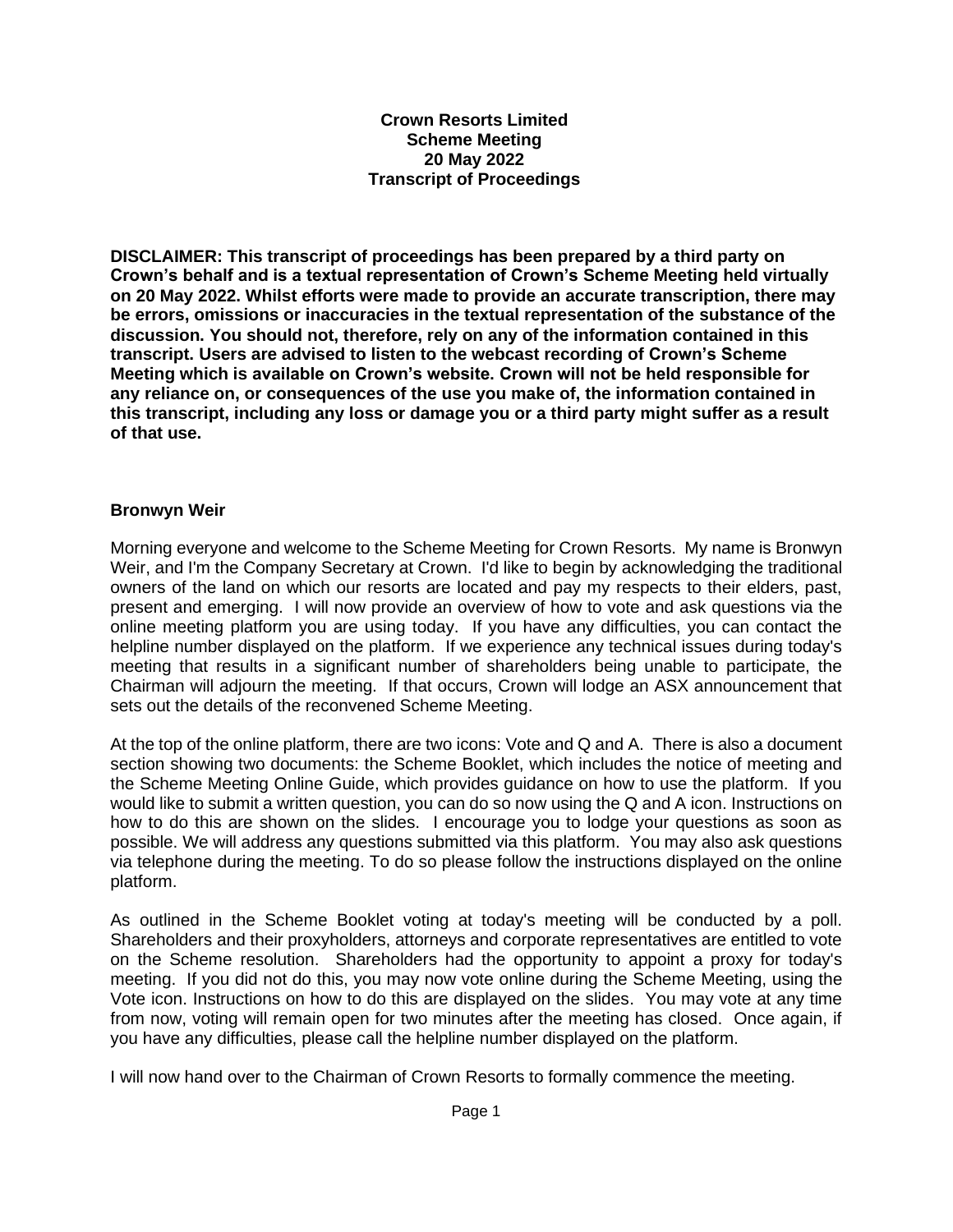### **Ziggy Switkowski**

Thank you. Thank you very much, Bronwyn. Good morning, everyone. My name is Ziggy Switkowski. I am the Chairman of Crown Resorts Limited and I will be chairing today's meeting.

As a quorum of shareholders is present, I declare the Scheme Meeting open, and on behalf of the Board and management of Crown, I welcome you to this Scheme Meeting, which has been convened in accordance with the orders of the Federal Court of Australia made on the 29th of March, 2022.

Today is a significant day in the history of Crown. This Scheme Meeting was convened to consider the Scheme of Arrangement for the proposed acquisition of Crown by SS Silver II Pty Ltd, an entity owned by funds managed or advised by Blackstone Inc, and its affiliates who I will refer to during this Scheme Meeting as Blackstone. Throughout this meeting, where I refer to shareholders of Crown, I am excluding SS Silver III Pty Ltd, a related body corporate of Blackstone, which holds a current shareholder in Crown and is not participating in the Scheme.

Joining me online today are my fellow non-executive Directors, Jane Halton, Nigel Morrison, Bruce Carter and Anne Ward, and also joining me online today are our Chief Executive Officer and Managing Director, Steve McCann, our Chief Financial Officer and Company Secretary, Alan McGregor. All other attendees are participating in the Scheme Meeting via the online platform.

So before moving to the formal business, I would like to say a few words about the proposed Scheme of Arrangement. Details of the Scheme are outlined in the Scheme Booklet dated 30th of March, 2022, which was made available to shareholders in accordance with the orders of the Federal Court of Australia.

If the Scheme is approved and implemented, Blackstone will acquire all shares in Crown that its related bodies corporate do not already own from Crown shareholders for a consideration of \$13.10 cash per share. Accordingly, if the Scheme is implemented Blackstone and its related bodies corporate will own 100% of Crown.

Blackstone Inc. together with its affiliates is one of the world's leading investment firms, investing capital on behalf of pension funds, large institutions and individuals.

Blackstone Inc. is headquartered in the United States and has offices across Europe, Australia and Asia. Blackstone is listed on the New York Stock Exchange.

The \$13.10 cash per share offered by Blackstone represents a significant premium and uplift in value from the offer made by Blackstone in March, 2021 and follows three earlier proposals from Blackstone.

In making the recommendation, your Directors have considered an extensive range of issues and have had regard to their overarching responsibility to act in the best interests of Crown shareholders.

In particular, the Crown Board has identified a number of reasons why you should vote in favour of the Scheme and also a number of reasons why you may wish to vote against the Scheme. These have been set out in detail in the Scheme Booklet and are summarised on the current slide.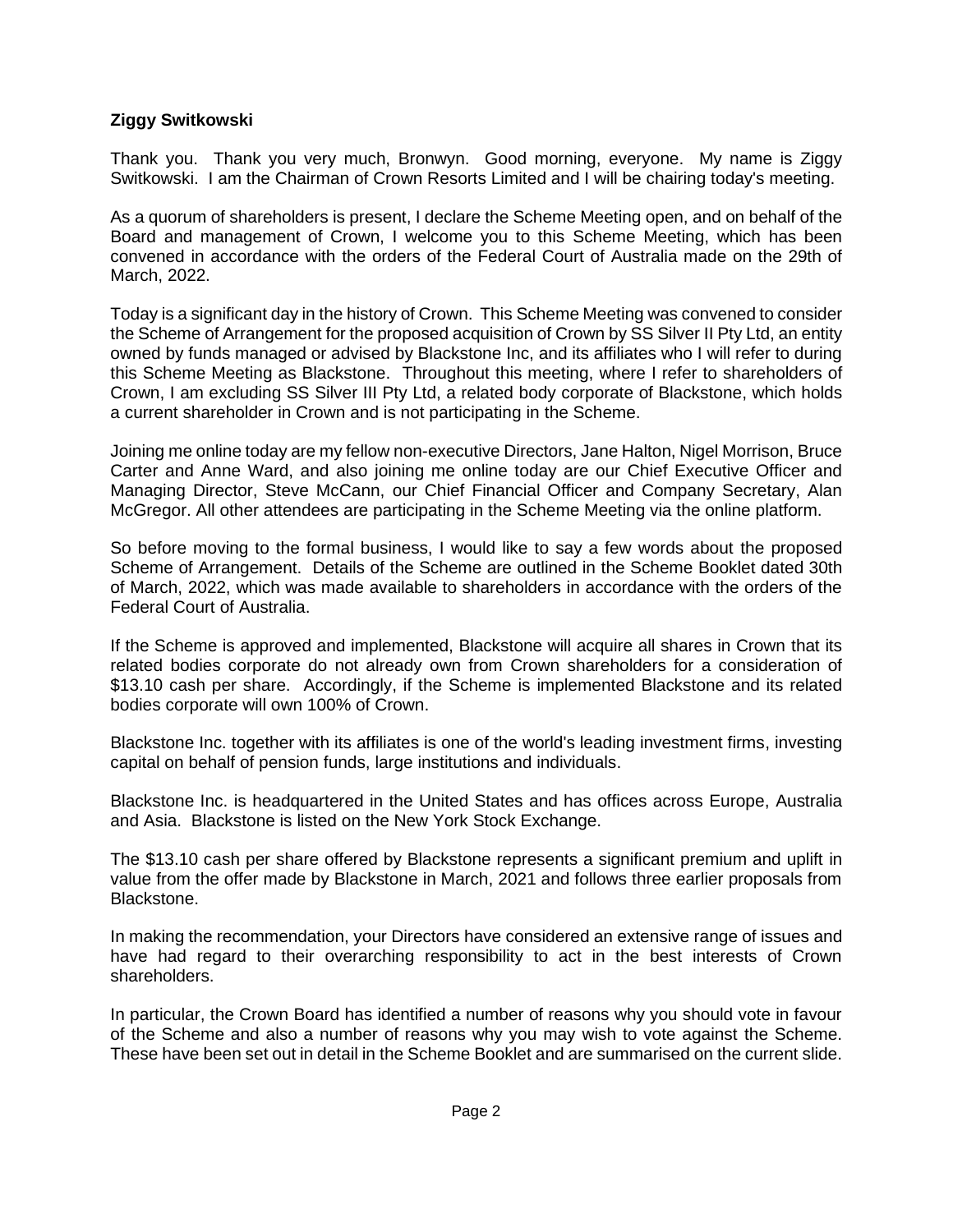Having regard to these matters, your Directors believe the reasons to vote in favour of the Scheme, outweigh the reasons to vote against the Scheme.

The Crown Directors appointed Grant Samuel as the independent expert to assess the merits of the Scheme.

The independent expert concluded that the Scheme is fair and reasonable, and therefore is in the best interests of Crown shareholders in the absence of a superior proposal.

The independent expert's conclusions are set out on the current slide.

The independent expert estimates the underlying value of Crown shares to be between \$12.52 and \$14.18, without adjusting for any contingent liabilities to which Crown may be exposed.

The independent expert has concluded that the Scheme consideration is fair, even if none of the contingent liabilities arise.

If any contingent liabilities are realised by Crown, then this is likely to have a negative impact on the value of Crown shares. And the independent expert's report is set out in full in Annexure 1 of the Scheme Booklet.

The Crown Directors continue to unanimously recommend that shareholders vote in favour of the Scheme in the absence of a superior proposal and subject to the independent expert continuing to conclude that the Scheme is in the best interests of shareholders.

Shareholders should also have regard to the interests of Crown Directors, including the Managing Director, Steve McCann, when considering the Board's recommendation. These details are disclosed in Section 9 of the Scheme Booklet.

At the time of this Scheme Meeting today, no superior proposal has emerged and Crown Directors are not aware of any superior proposal that is likely to emerge.

Prior to the Scheme Meeting each Crown Director who holds Crown shares, instructed that these shares be voted in favour of the Scheme.

I would like to comment on the conditions precedent to the Scheme by noting that the Crown Directors are not aware of any circumstances which would cause any of the outstanding conditions precedent not to be satisfied, except as we've laid out in the Scheme Booklet.

Crown and Blackstone continue to make progress in relation to the satisfaction of the conditions precedent required under the Scheme Implementation Deed. As previously announced the Foreign Investment Review Board condition precedent has been satisfied. In addition, I'm pleased to confirm that the condition precedent that required a number of counterparties to certain material contracts to consent to a change of control, has now been satisfied. And the Northern Territory Racing Commission has determined to approve the acquisition of Crown by Blackstone, pursuant to certain licence conditions applicable to Crown's subsidiary business, Betfair, subject to the gaming regulators in Victoria, Western Australia and New South Wales, also granting their approval to the acquisition of Crown by Blackstone.

In relation to the outstanding gaming regulatory approvals, Crown has been informed by Blackstone that Blackstone is continuing to consult with the relevant regulators in Victoria, Western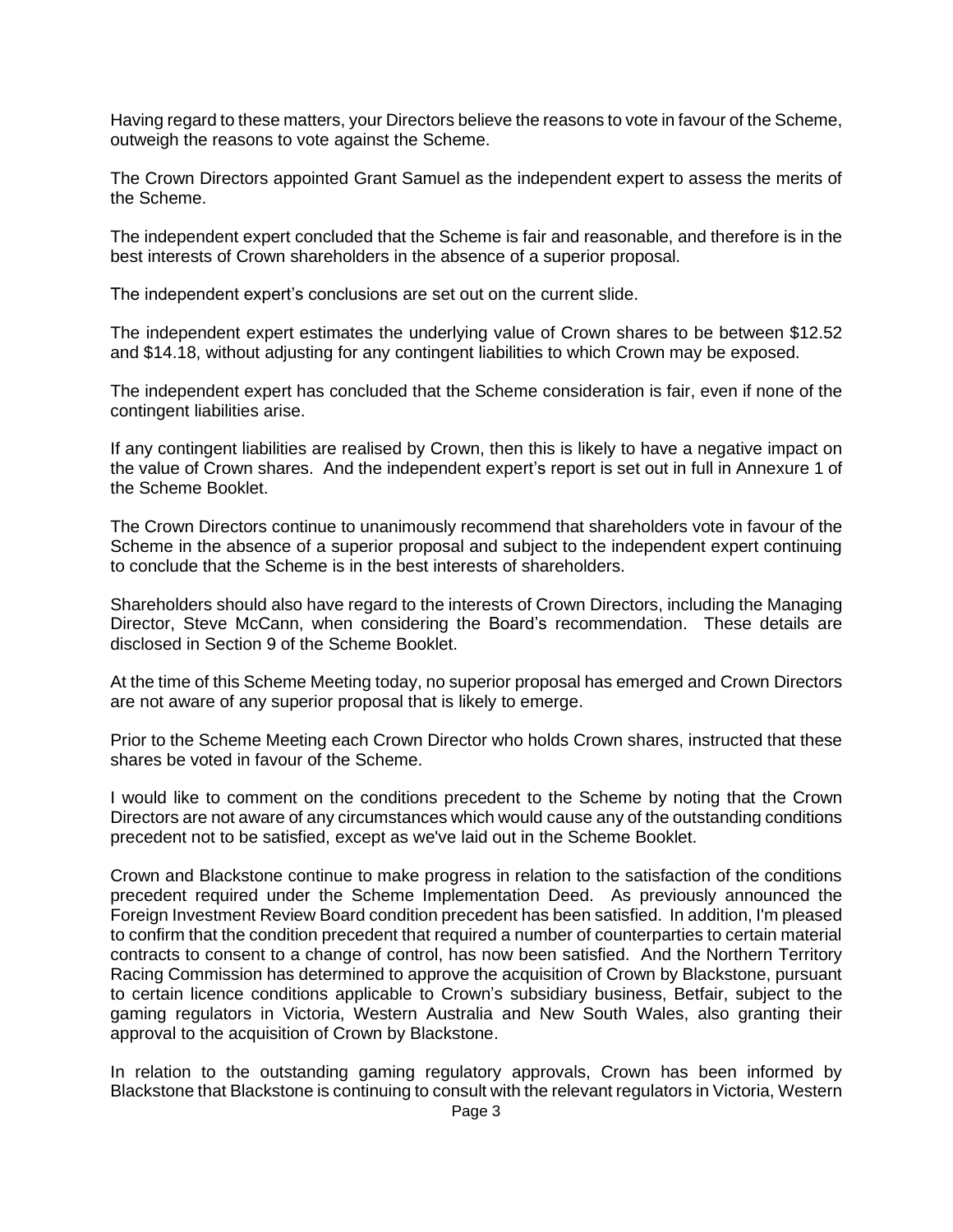Australia and New South Wales in relation to the terms and conditions of the approvals. That process is ongoing and in its final stages, which will extend into June. The Scheme is conditional on the outstanding regulatory approvals being obtained on terms acceptable to Blackstone.

The Scheme also remains subject to a number of other customary conditions precedent, including shareholders approving the Scheme resolution at this meeting and the Federal Court of Australia approving the Scheme.

Although shareholder approval is a conditioned precedent, it does not need to be the final condition to be satisfied. Accordingly, the Board considered it was in the interests of shareholders to proceed with the vote today to reduce any potential delays between receipt of the outstanding gaming regulatory approvals and the completion of the transaction, including transfer of funds to the shareholders.

If the Scheme resolution is passed today by the requisite majorities, and when the conditions precedent to the Scheme are satisfied, Crown will apply to the Federal Court of Australia for approval of the Scheme.

We at Crown have a scheduled Court hearing for the Scheme on May 24, 2022, next week. Given all gaming regulatory approvals are not expected to have been obtained by that time, at the hearing on May 24 Crown intends to request a short adjournment for the hearings to be held during the week commencing June 6, 2022 subject to the Court's availability.

Crown will continue to assist Blackstone as it works towards obtaining the required gaming regulatory approvals, and Crown will announce to the ASX material developments in respect of Blackstone's gaming regulatory approvals, and the date for the final Court hearing to approve the Scheme.

When the Court approves the Scheme, a copy of the Court orders will be lodged with ASIC, following which the Scheme will become legally effective and Crown shares will be suspended from trading on the ASX.

Subject to all conditions being satisfied, shareholders can expect that the takeover by Blackstone will be implemented on approximately the 7th business day following the date on which the Scheme becomes effective, at which time shareholders will be paid their Scheme consideration.

If the outstanding conditions are not satisfied, or the Scheme is not approved by shareholders and the Court, the Scheme will not proceed and Crown will continue as a standalone entity listed on the ASX.

So I will now move to the formal business of the meeting and turn to the Scheme resolution.

The sole item of business today is to consider, and if thought fit, to pass the Scheme resolution, which is set out in the Notice of Scheme Meeting contained in Annexure 4 of the Scheme Booklet. The Scheme resolution is now also shown on the current slide, and reads as follows: That, pursuant to and in accordance with Section 411 of the Corporations Act 2001, the Scheme, the terms of which are described in the Scheme Booklet of which the notice convening this meeting forms part, the Scheme is agreed to with or without modification or conditions as approved by the Federal Court of Australia, to which Crown Resorts Limited and SS Silver II Pty Ltd agree.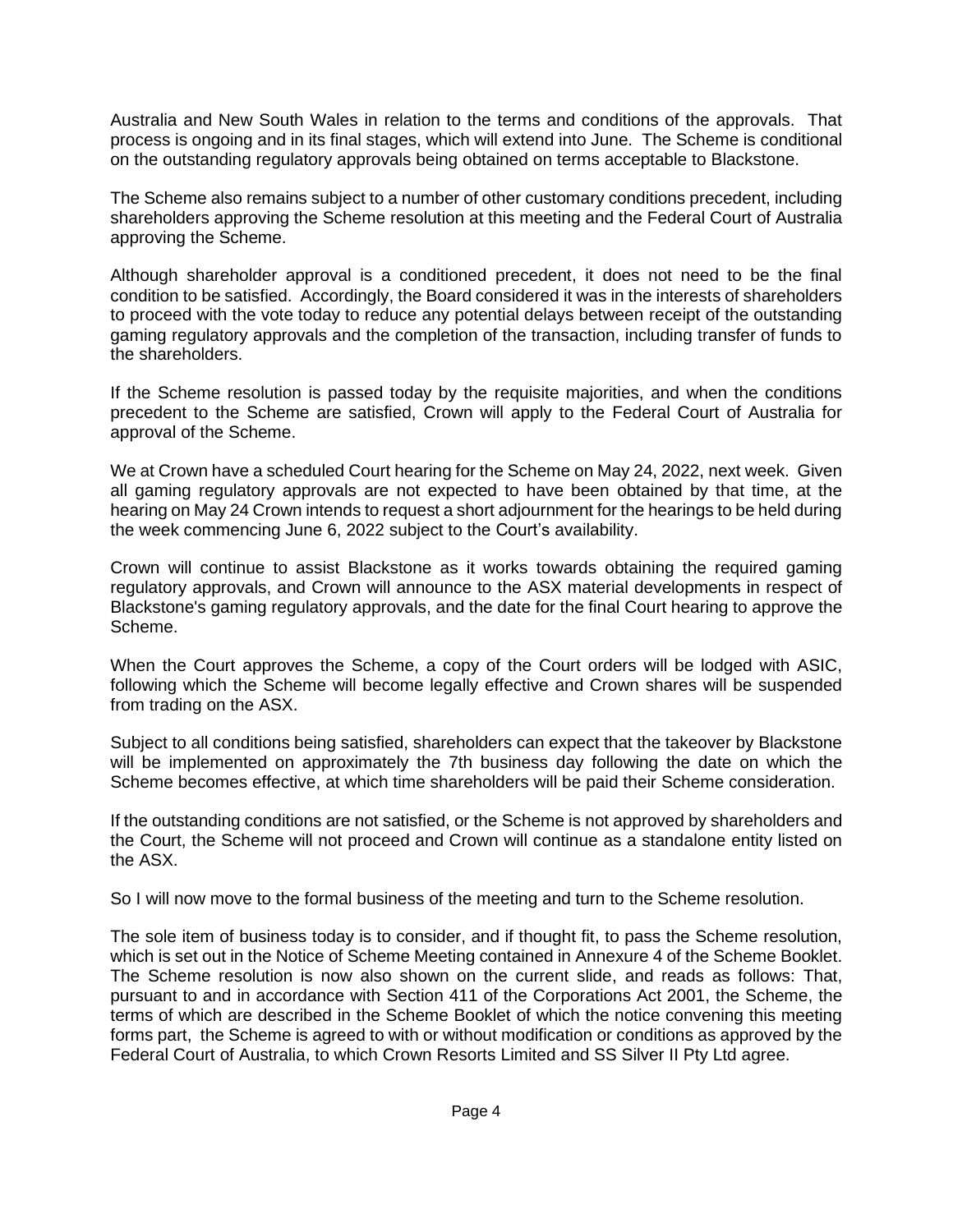For the Scheme to be approved by Crown shareholders, the Scheme resolution must be passed by a majority in number, that is more than 50% of Crown shareholders present and voting at the meeting either in person or by proxy and at least 75% of the total votes cast on the Scheme resolution by Crown shareholders present and voting at the meeting either in person or by proxy. Details of proxies received in respect of the Scheme resolution are shown on the current slide.

I'll pause to let you absorb the numbers, but it is clear from the results that shareholders who voted prior to today's meeting, that they overwhelmingly support the Scheme resolution. On behalf of the Board, I thank you for your strong support. Shareholders and other eligible participants are still able to cast their vote in relation to the Scheme resolution at any time, if they have not already done so. There will be a two minute in period at the conclusion of the Scheme Meeting before voting is closed to allow shareholders to finalise their voting using the online platform.

So I will now address any questions received relating to the Scheme resolution. I'll try to answer all the questions directly. However, I may take questions on notice if necessary. Now I don't believe we have received any questions prior to the meeting. And so, I'll now move to the written questions submitted online during the meeting followed by verbal questions. So I turn to Bronwyn for the first question.

# **Bronwyn Weir**

Thank you, Chairman. The first question comes from Stephen Mayne and the question reads, Blackstone was co-founded by billionaire, Stephen Schwarzman, who was the head of Donald Trump's Business Council and remains a personal friend. Given Mr Trump's chequered career as a casino operator in Atlantic City, and his continuing false claims about stolen elections, is Blackstone really a suitable owner of Crown's three politically, socially, economically and culturally sensitive Australian casino properties?

# **Ziggy Switkowski**

Thanks Bronwyn, and thanks Mr Mayne, for your question. There are various ownership models that apply to gaming companies around the world, including representation from a number of private equity firms of which Blackstone is a leading firm. It's clear that the acquisition of Crown by Blackstone will be subjected to a very thorough review and ongoing review by a number of regulators. And I can tell you that Crown in its current state and with a trajectory of improvement will be well equipped to manage under the stewardship of Blackstone. And Blackstone is very well aware of the remediation program that is currently in place and what is expected by the regulators.

So I think shareholders should take comfort from the fact that the conviction on the part of the Board is that Crown, under the ownership of Blackstone, will be in very good hands and all of the constituents, including those that have responsibility for overseeing compliance on the part of the company should also feel comfortable that Blackstone will be a very good gaming casino operator and a compliant one. Thank you. Next question, Bronwyn.

# **Bronwyn Weir**

The next question is from Stephen Mayne. In a great act of transparency, Sydney Airports Corporation disclosed the proxy position along with the formal addresses to the ASX, ahead of its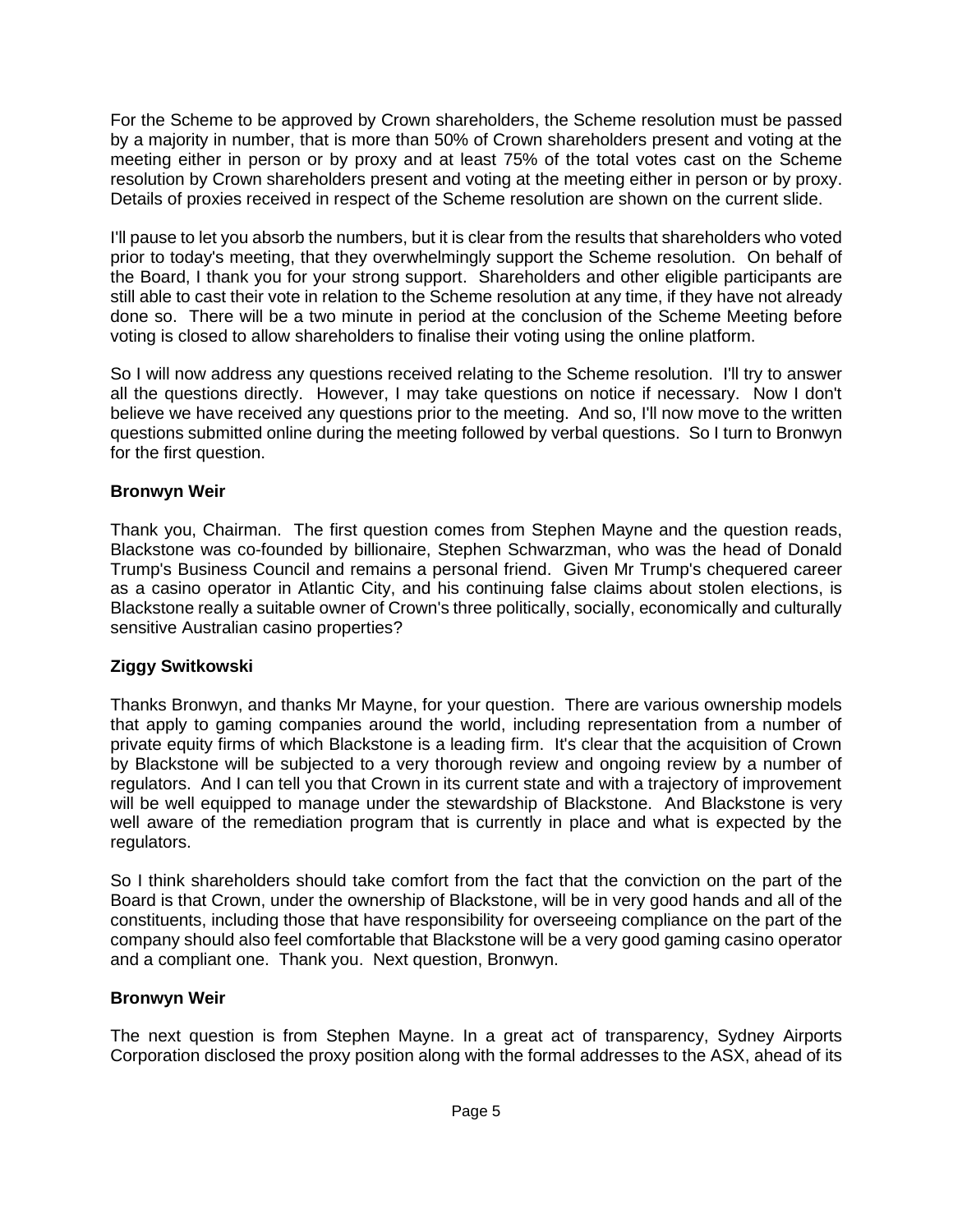recent Scheme Meeting. Why didn't we do the same, and what is the proxy position? Has major shareholder, James Packer, voted 37% stake in favour of the Scheme by proxy?

# **Ziggy Switkowski**

Mr Mayne, I know you're aware that there are different views as to when is the right time to display the proxy vote outcomes. We formed the view that it was appropriate and I think respectful of shareholders to take them through the justifications that I just presented and our analysis, and to then disclose the vote, which we've now done. When it comes to, how did CPH and James Packer vote? Clearly, we're not going to comment on any individual's voting decisions. On the other hand, it's simple arithmetic from the numbers that have been presented to you, to determine that CPH, the vehicle of ownership by the James Packer organisation voted in favour of the Scheme. Next question, Bronwyn.

### **Bronwyn Weir**

Thank you. The next question is again from Stephen Mayne. Given that shareholder approval was never the final approval that was required for the Scheme to be approved, why did we delay the earlier Scheme Meeting, because regulatory approval had not been given, but have proceeded with this meeting? Was it Blackstone or the Crown Board who took these decisions? Isn't it a bit arrogant to go ahead with a shareholder vote before we can even know if any of the three state governments approve a controversial outfit like Blackstone taking control of our politically sensitive company?

### **Ziggy Switkowski**

Thank you again, Mr Mayne, for that question. Firstly, the decisions around this process and how we deal with the Federal Court, et cetera are clearly made by the Crown Board. In the first deferral, we had a view as to how long it would take regulators to complete their work, was informed by judgement of Blackstone's position. Clearly the regulators in three jurisdictions are still working through as they must, their various issues. We have suggested the sort of dates that now are relevant to the conclusion of the process, in our view. Obviously, they are judgement calls and approximate. We have kind of flagged how we see the process unfold in order to give shareholders a better understanding of likely dates. I should say that the way the process has developed over the last, several months has probably been a bit slower than we had expected because of the nature of the industry and of Crown and the kind of work that has to be done across the jurisdictions.

However, it hasn't moved from the kind of milestones that we think we have to deliver. So we have flagged today how we see the dates coming together with a final Court hearing sometime in the early part of June and that's our best information. Next question, Bronwyn.

#### **Bronwyn Weir**

Next question is from Stephen Mayne. In a remarkable lack of transparency, neither Crown, Blackstone or any of the three state regulators have made any public statements about the probity of review processes that are playing out with this Blackstone bid, including the reasons for the unexpected delays in approval from all three of them. Are the New South Wales, Victorian and WA governments through their respective gambling regulators, acting together in this review, or is it Blackstone simultaneously being subjected to three separate unrelated probity of reviews?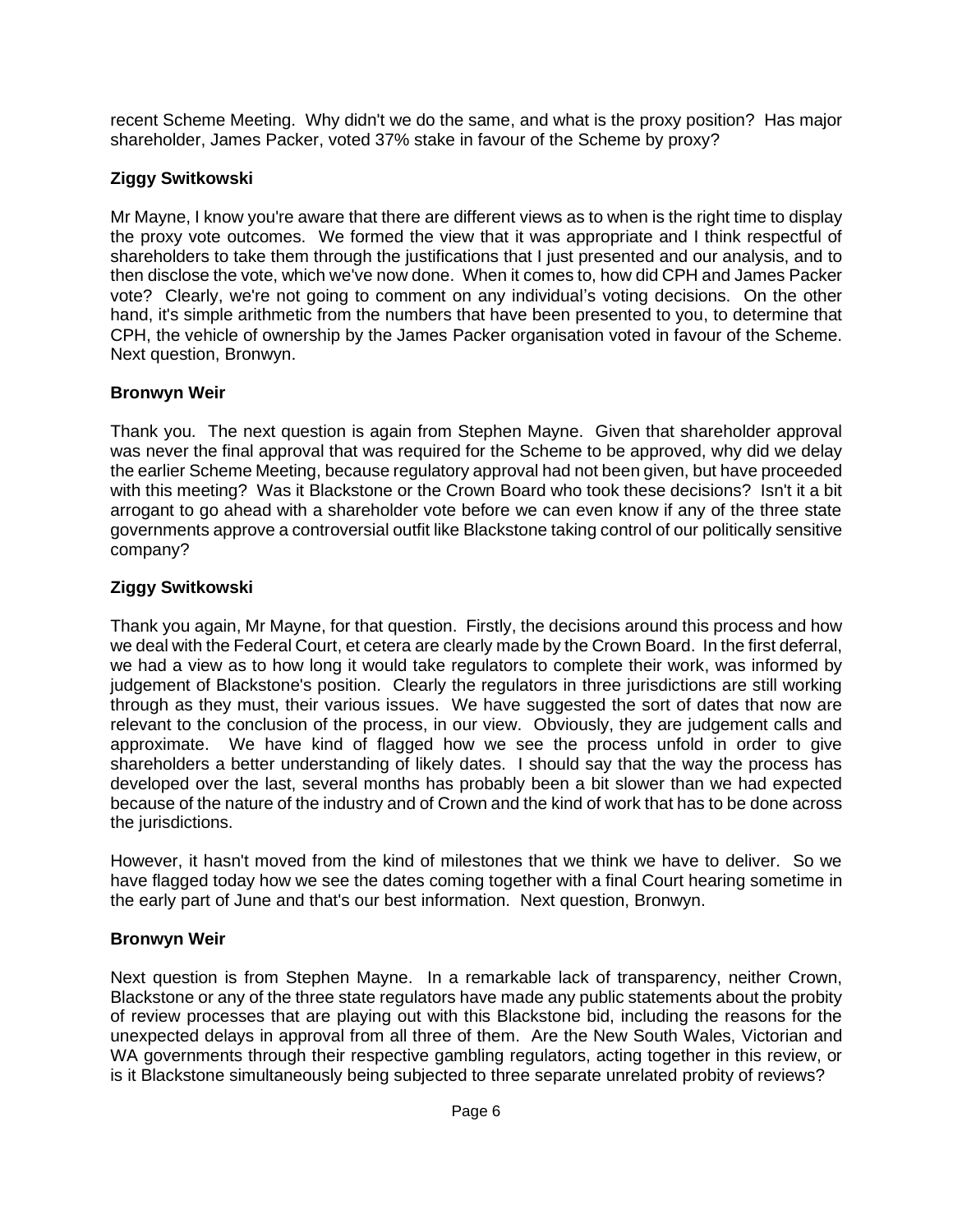# **Ziggy Switkowski**

Most of that question can only be answered by the regulators themselves. I'd be careful about, and I hope I haven't implied that the regulators have missed deadlines, that has not been the case. We have made some assumptions as to when outcomes were likely and those assumptions have had to be revised. I don't know that I can add very much more to that comment, Mr Mayne. Incidentally, since you've asked a few questions, let me just ask you to catch a breath in case there are others, and I'll see if there are any other questions in the queue. Bronwyn?

# **Bronwyn Weir**

I have one other question from Stephen Mayne, Chairman?

### **Ziggy Switkowski**

Is that the last one?

#### **Bronwyn Weir**

No, it's not.

### **Ziggy Switkowski**

I just want to see if there are other people with questions.

### **Bronwyn Weir**

Yes, we do have other people with questions.

# **Ziggy Switkowski**

Why don't we go to those and then I'll come back to Mr Mayne.

#### **Bronwyn Weir**

The next question is from Mr Ronald Guy. The past Board spent years defending their position, dismissing any possibility of corruption. How will ESG be guaranteed if Crown is taken over by Blackstone, not just passing our ESG responsibilities to a new group that may not be scrutinised as thoroughly as Crown has been in the past 12 months. Can corruption just continue under another group? It has happened once. Why will it not continue under another hat? Would it not be better to keep in shareholders hands under Crown?

# **Ziggy Switkowski**

Mr Guy, thank you for that question. Look, Blackstone is an experienced owner of gaming assets. It is subject to rigorous regulatory oversight in all of its jurisdictions. It has made this bid for Crown aware of the enormity of the challenge that is presented to Crown in terms of being compliant and a suitable owner of a gaming casino licence. It is well equipped to pick up what is now wide ranging and deeply set remediation program within Crown. And as I said, and implied earlier, I think Crown owned by Blackstone and overseen by very vigilant and diligent regulators will evolve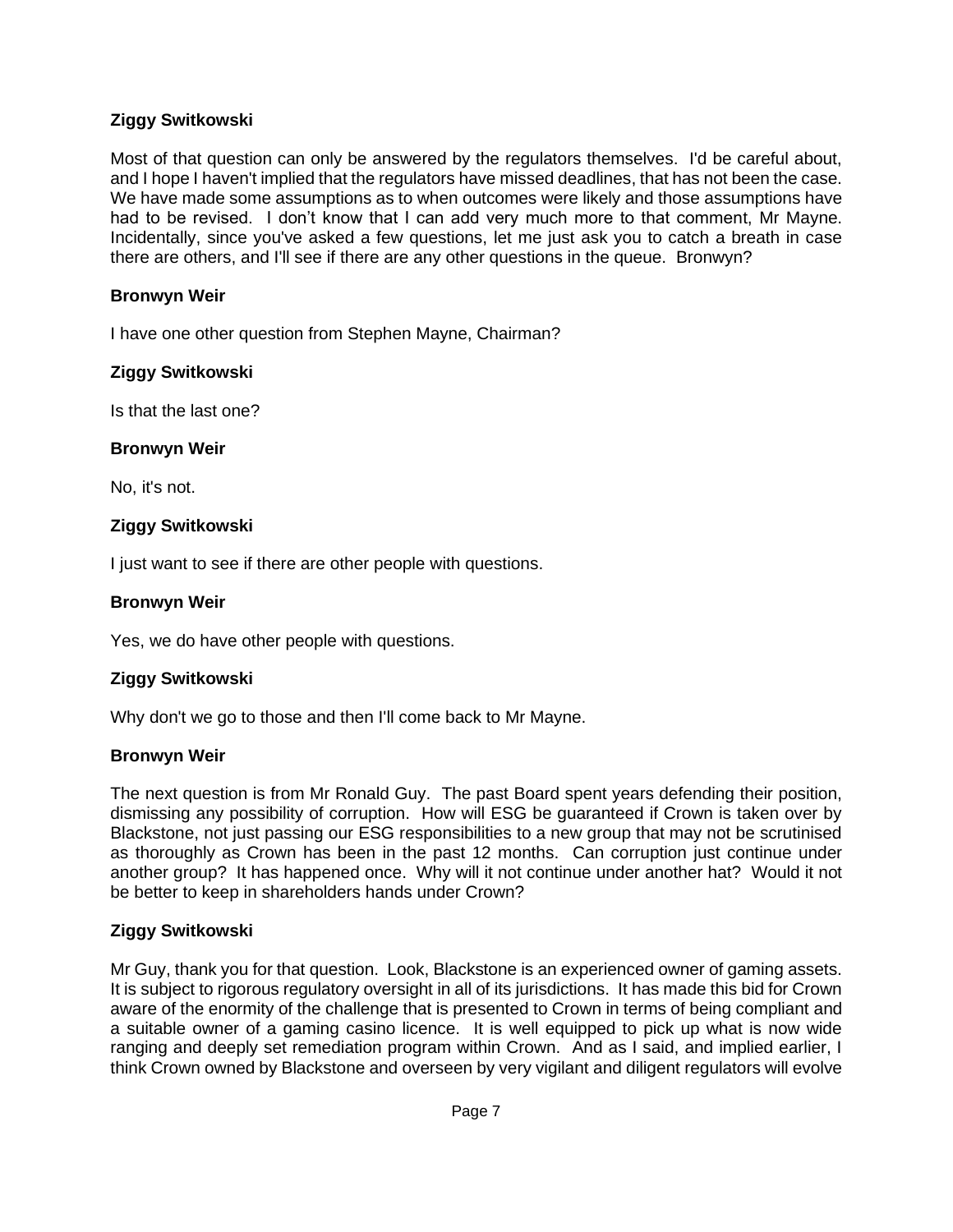into being a transparent, trusted, lawful gaming operator and that the environment in which we are all working now, will ensure that that is in fact, the case. Next question, please. Bronwyn.

### **Bronwyn Weir**

Thank you, Chairman. I have four more questions from Stephen Mayne.

### **Ziggy Switkowski**

Okay.

#### **Bronwyn Weir**

The first question is, have Blackstone given any indication either formally or informally as to whether any of the Crown Directors or senior executives will be offered contracts to continue working in the business, if this proposed change of control takes place? Could CEO Steve McCann, please specifically outline the contractual exit arrangements which are in place if Blackstone terminates his contract, or if he chooses to exercise the change of control provisions in his contract.

### **Ziggy Switkowski**

Mr Mayne, thanks again. I'm not aware of there being, and would not expect and would not approve, of there being any conversations between Blackstone and Crown Board members or executives prior to any change of control. So that's not happening. The circumstances and conditions of Mr McCann's employment and contract have been well-articulated and debated at the latest AGM. I've really got nothing more to add to what is a familiar enough contract to Crown shareholders. Anything else, Bronwyn?

#### **Bronwyn Weir**

Yes. I've got another question from Stephen Mayne.

#### **Ziggy Switkowski**

Okay.

#### **Bronwyn Weir**

Blackstone still has the option to walk away if it doesn't like any of the conditions proposed by the state regulators or if it objects to adverse business developments such as the huge AUSTRAC fine, ongoing delays in the opening of Barangaroo, long term regulatory restrictions on VIP gambling and the new pokies tax imposed by the Victorian government. Crown is a gambling company. Could the Chair and CEO both comment on their assessment about the odds of the deal falling over? Are they both more than 90% confident that it will complete?

#### **Ziggy Switkowski**

Mr Mayne, I think your comments reveal a good understanding of the complexity of our industry and the various moving parts add to any judgement as to the risks associated with the transaction being completed. We continue to operate according to a process that will lead to a final Court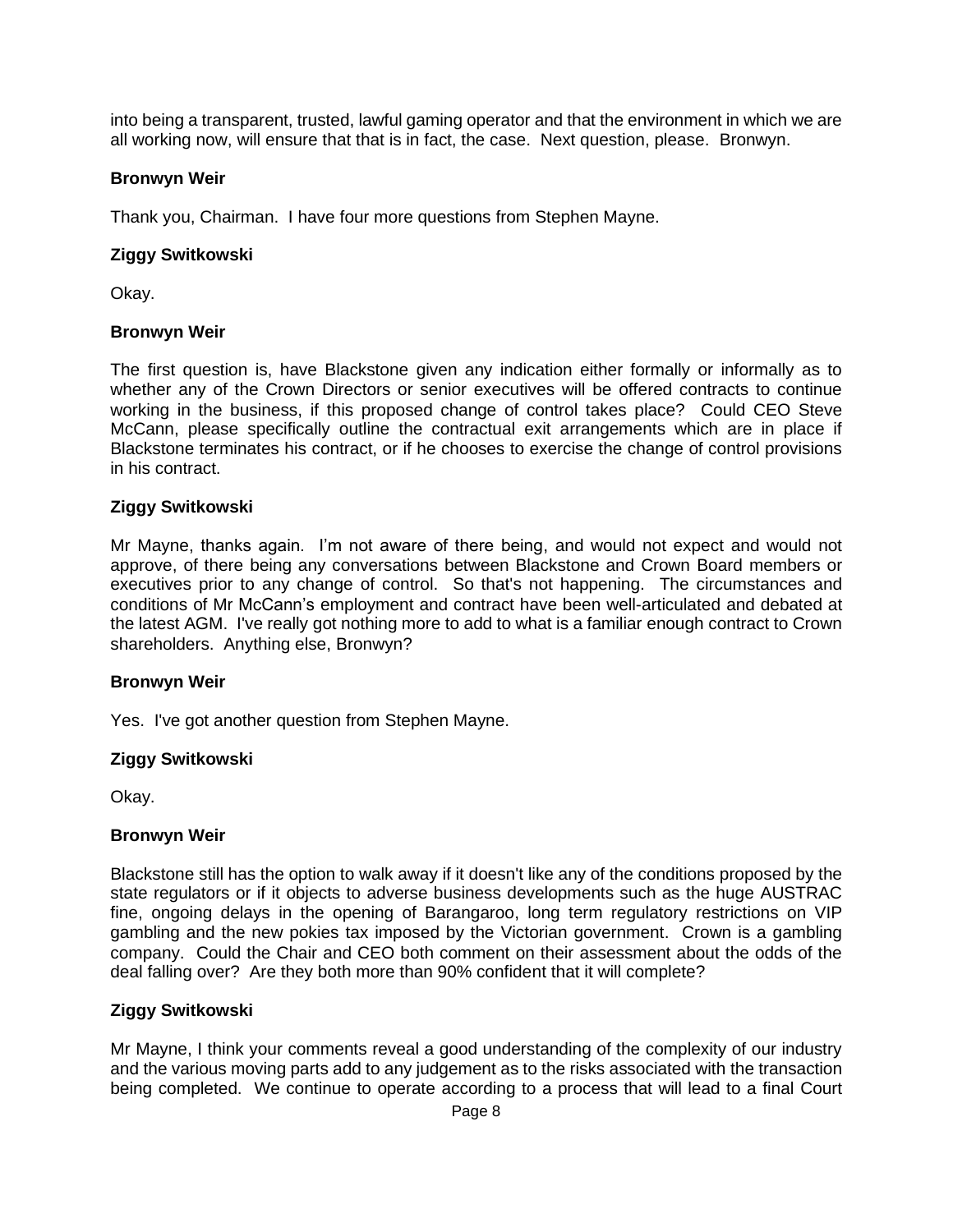hearing in the early part of June, to be followed by shareholders, getting their money. It's not appropriate for us to make risk-based judgements. And some of the things you've itemised correctly, are unknowable at this stage. So I don't know that we need to refer to the CEO. He and I, I think, are of a similar view as to what needs to be done. We are going through the processes as we described, and we believe that the dates we've now flagged, represent our best judgement. Okay, Bronwyn anymore?

# **Bronwyn Weir**

Yes. The next question is from Stephen Mayne.

#### **Ziggy Switkowski**

Go.

#### **Bronwyn Weir**

Blackstone is a big player in Latin America and operates 66 casinos in Colombia, 34 in Panama, 29 in Peru, eight in Costa Rica and six in the Dominican Republic. Is Crown aware of any regulatory concerns about Blackstone operating in some jurisdictions which have a poor reputation for corruption and good governance.

#### **Ziggy Switkowski**

Look, Mr Mayne, I think we're kind of moving a bit away from the focus of this meeting. And I'm just referring back to that there is one resolution in front of shareholders to agree to the proposed arrangements or not. You've seen the nature of the votes. I'm kind of reluctant to continue what is truly an interesting conversation about the world of Blackstone and that of gaming casinos around the world. But I think I need to kind cut it off at that point. So let me do that. Okay. And there are no other non-Mr Mayne questions, Bronwyn?

#### **Bronwyn Weir**

No, there's no further questions, Chairman.

#### **Ziggy Switkowski**

Okay, well, we'll all move on then.

#### **Bronwyn Weir**

Oh, sorry, Chairman. There is one more question.

#### **Ziggy Switkowski**

Okay.

#### **Bronwyn Weir**